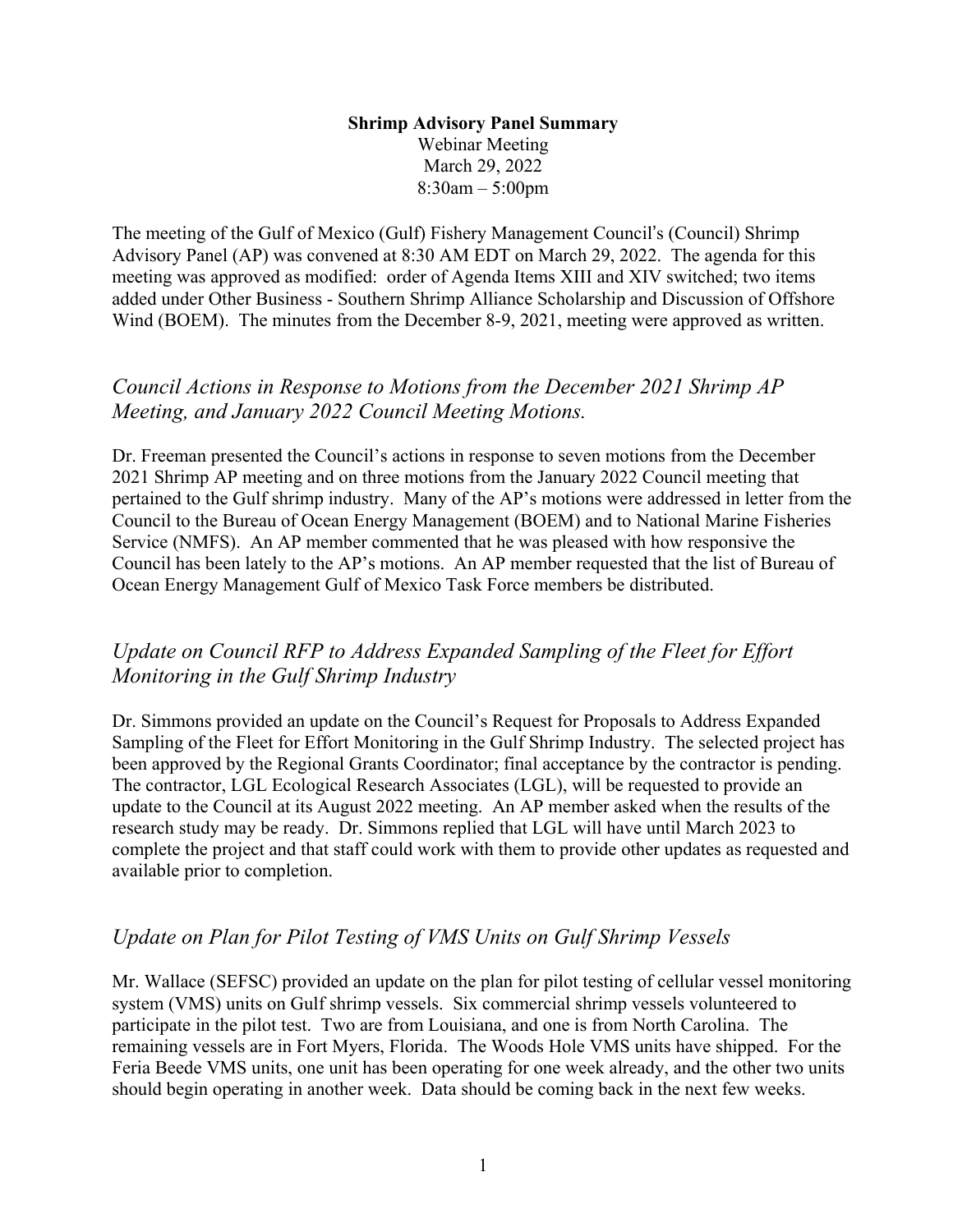Ms. Bosarge (Council member) asked about the vessel with a VMS unit already in operation and its potential shrimping area. Mr. Wallace responded that he believes the area to be in South Florida, but he can look into that. An AP member noted that there are different harvest seasons for various shrimp species and asked when results may be available to the Council to answer whether or not these units will meet the data needs for the shrimp industry and NMFS. Mr. Wallace responded that results should be evaluated by late June 2022. Another AP member stated that, for the white shrimp industry, testing would not be possible until the month of September. The sentiment was reinforced by several AP members that the NMFS testing of VMS units needs to be representative of all Gulf shrimp species and that it coincides with the seasons in which those species would be commercially harvested in the Gulf. Dr. Freeman noted that, tentatively, the Council would be receiving another update from Mr. Wallace at the June 2022 meeting. An AP member asked for more information on what is being tested on the vessels. Mr. Wallace replied that it was side-by-side testing of VMS and the ELB units.

An AP member asked if the Shrimp AP will also receive an update on the final results of the NMFS testing. Dr. Simmons asked where the data is being transmitted. Mr. Wallace stated that the data is going to OLE, and NMFS is accessing the data from OLE. Dr. Walter (SEFSC) stated that, for the June 2022 Council meeting, data would include the brown shrimp fishery and the tail end of the pink shrimp fishery but not the white shrimp fishery. He asked if the AP would be accepting of transit paths made by the RV Caretta to mimic commercial shrimp vessels. An AP member stated that he would prefer the Council wait to make decisions on the draft framework action until the Council funded proposal was completed.

# *NMFS' Evaluation of Draft Approval Specifications for Reinstituting Historical cELB Program*

Dr. Walter presented NMFS' review of draft type-approval specifications for reinstituting the historical cellular electronic logbook (cELB) program for the Gulf shrimp fishery. As industry has voiced concerns about their scientific data being transmitted to the Office of Law Enforcement (OLE), Dr. Walter reviewed the logistics in either bringing a National Environmental Satellite, Data, and Information Service (NESDIS) server online for data transmission or use of a Gulf States Marine Fisheries Commission (GSMFC) Server. He noted that NMFS would need to pay NESDIS or GSMFC to set up a cloud server, and access would have to be established for OLE so that they could access data at any time. He added that the Southeast Regional Office (SERO) would be responsible for maintaining and revising regulations over time as technology changes.

Dr. Walter then presented information on scientific testing and vetting of vendors. For the current OLE VMS type approval process, Dr. Walter commented that NOAA OLE contracts with a global expert in Denmark, who performs VMS testing and provides recommendations, while the Southeast Fisheries Science Center (SEFSC) maintains a website of approved vendors as well as any additional requirements for vendors which may apply to specific fisheries. As an alternative to the historic shrimp electronic logbook program being transitioned to and overseen by OLE, Dr. Walter provided details for an alternative scenario where the program would be housed and overseen by the SEFSC. Under such a scenario, the SEFSC, as opposed to OLE, would maintain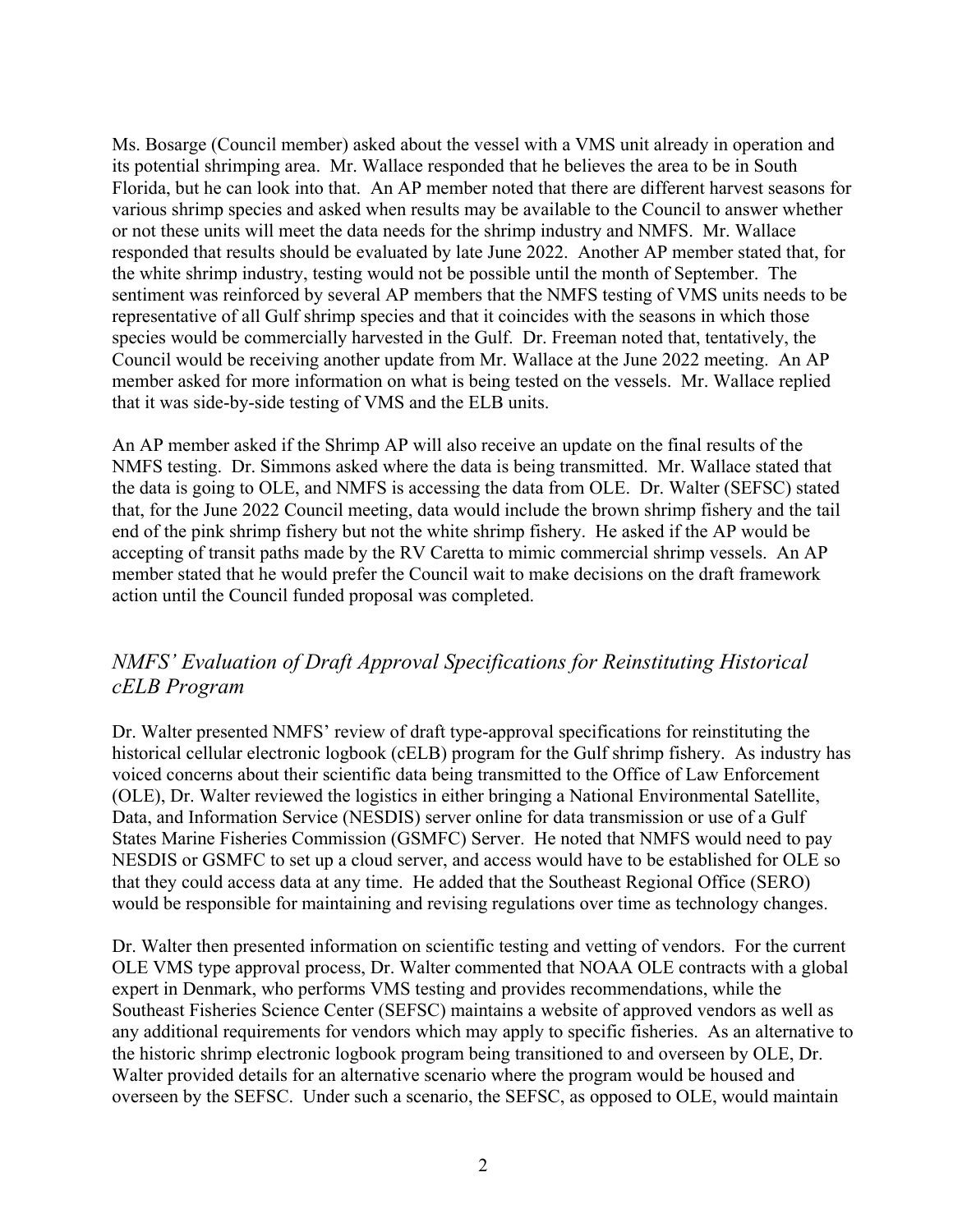on its website the technical requirements for vendors wishing to provide a cellular electronic logbook, and the SEFSC would contract with a third-party vendor to carry out the testing of potential electronic logbooks for type approval. Dr. Walter stated this was seen as redundant and not an efficient use of taxpayer funds for one fishery.

Next, Dr. Walter discussed recommendations relative to implementation of the draft type-approval specifications for reinstituting the historical cellular electronic logbook program. Dr. Walter stated that the national VMS technical specifications should not be changed. Portions of the draft electronic logbook approval specifications are more stringent than what is required by the national VMS type-approval specifications. These more stringent requirements could be implemented by specifying them in the fishery management plan (FMP), to be required in addition to the national VMS type-approval requirements. Although specification of the more stringent requirements in the FMP allows for implementation of a portion of the draft cELB specifications, it does not address implementation of the portions of the draft cELB specifications which eliminate some of the OLE VMS type approval requirements. The FMP cannot remove requirements that have been specified in the national OLE VMS type approval specifications. Therefore, for full implementation of the draft cellular electronic logbook technical specifications, the alternative scenario, involving oversight and implementation of the draft cELB specifications via the SEFSC (slide 5) with data transmission through GSMFC or NESDIS, would apply.

Dr. Walter then presented a table summarizing additional requirements, over and above the national OLE VMS type approval requirements for vendors, which could be specified in the FMP. If the Council chooses to implement a VMS requirement for the Gulf shrimp fishery, it may also consider specifying these additional VMS requirements (slide 15 of the presentation) in the FMP. Dr. Walter stated that OLE would still have easy access to data, regardless of whether data are stored with a SEFSC server or an Office of Chief Information Officer server.

An AP member stated that additional funding would be needed annually and asked how much funding would be required. Dr. Walter responded that initial funds of roughly \$750,000 would be needed to set up a new routing system of data. He was unsure of the exact amount of additional funding required for annual support of the system, but guessed about \$250,000. An AP member also asked who the backup would be for VMS testing, if something happened to the global expert in Denmark. Dr. Walter explained that, given the use of VMS worldwide, the global expert company is located in Denmark and that the 'global expert' is not a single individual. An AP member asked if VMS testing has been done elsewhere in the United States. Dr. Walter stated that while VMS has been used for decades in the United States, the VMS technical specifications are relatively new. An AP member asked how much shrimpers would be paying for the program. Dr. Walter noted that the shrimpers would have to incur some costs such as installation and monthly cellular fees, and reimbursement for the purchase of a NMFS type-approved VMS unit is available. Another AP member clarified that the issue is not with OLE having access to the data, but rather the issue is with the data potentially going directly to OLE and then the SEFSC having to request it from OLE.

Ms. Bosarge asked for details on the \$750,000 expenditures. Dr. Walter responded that those monies may include development of a server, firewalls, employee time, and miscellaneous monies to GSMFC. Ms. Bosarge asked for more details to be obtained prior to the April Council meeting,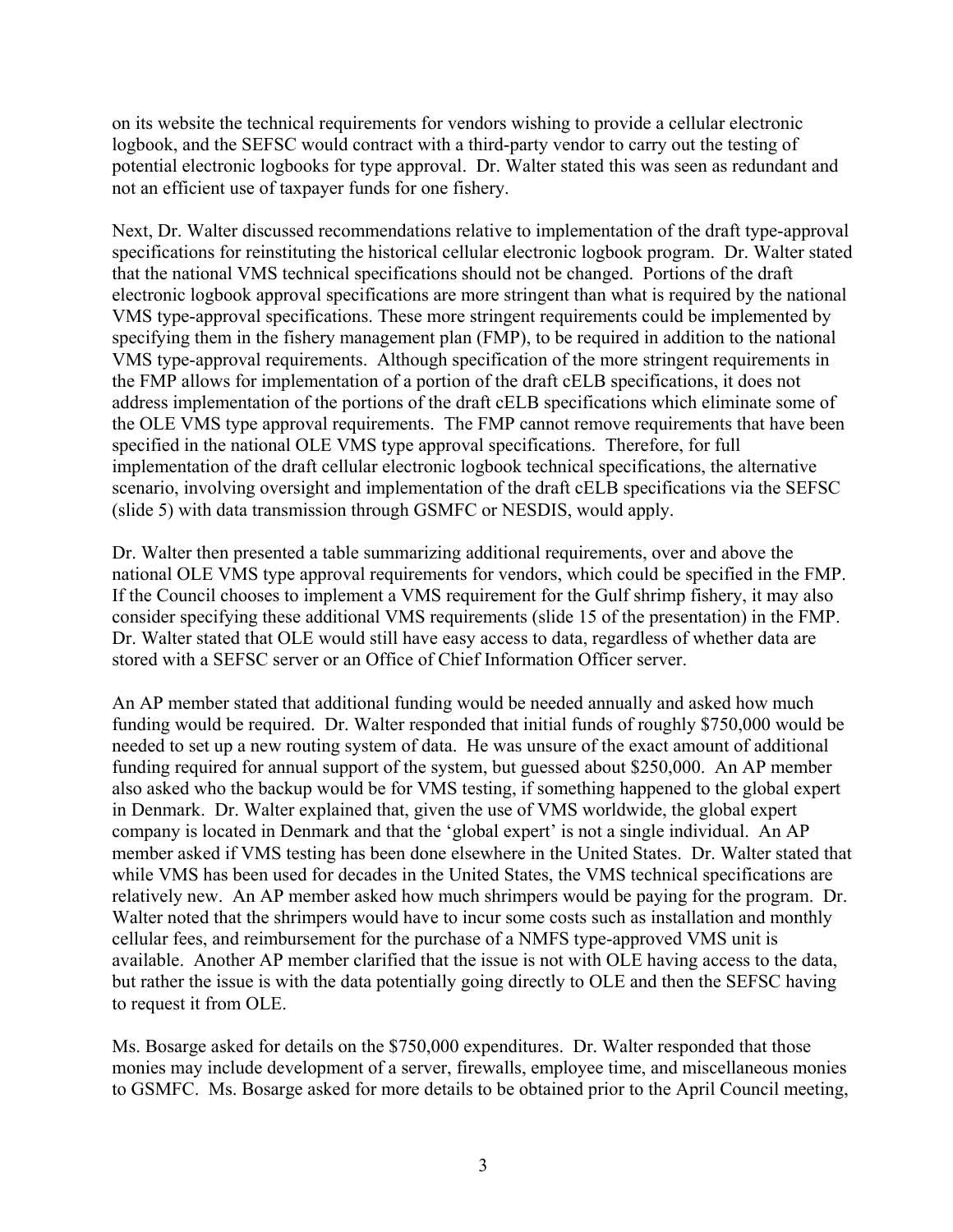as it was her understanding that GSMFC and SEFSC were implementing these things regardless of shrimp data. An AP member noted that funding for a new data collection program is not in the proposed Omnibus and asked about the return rates for Secure Digital (SD) cards. Dr. Freeman responded that Dr. Lowther would be presenting on the return rates for SD cards during Shrimp Committee next week at the April 2022 Council meeting, and he shared information from Dr. Lowther's presentation that the return rate from the June, 1, 2021 mailout was 59% and commented that the percentage with usable data may be below the return rate.

## *Review of Draft Shrimp Framework Action*

Dr. Freeman reviewed the Purpose and Need statements from the draft shrimp framework action, followed by the current alternatives. He discussed items from the January 2022 Council meeting that Council members had requested be included in the discussion of the alternatives, such as a 10 minute ping rate, minimum number of position fixes, mandatory at-sea testing, data being routed to SEFSC instead of OLE, and intermediary transmission avenues such as a GSMFC or NESDIS server. He commented that the Interdisciplinary Planning Team would be reviewing these requested items after the April Council meeting. An AP member agreed with the need for these items to be formally included in the draft framework action. Dr. Freeman stated that Council members also indicated, at the January 2022 Council meeting, an interest in waiting for the results of the NMFS research project and the Council funded project to make a final decision. He added that NMFS was tentatively scheduled to provide an update on its project at the June 2022 Council meeting.

An AP member emphasized the Council's interest in waiting for the completion of the NMFS project and the Council funded project. He commented that he would also like to wait for the results of those two studies, but noted that the P-Sea WindPlot results would not be until March 2023. He recommended that the Council wait to select a preferred alternative until final results are available and that the Shrimp AP would be able to recommend a preferred alternative prior to the Council taking final action as it would be difficult for the AP to make a recommendation until those results are available.

### **Motion: The Shrimp AP requests the Council to postpone selecting a Preferred Alternative in the Framework Action until after the Council and the Shrimp AP have received and considered definitive results from both the VMS testing program based on 30-day trips in the pink, white and brown shrimp fisheries, and from the LGL P-Sea WindPlot cellular transmission development project.**

### **Motion carried unanimously.**

Given the uncertainty of the timing of how the Council will proceed on the draft framework action and the perceived need for urgency by NMFS on selecting a new method<sup>1</sup>, an AP member made the following motion:

 $\overline{a}$ <sup>1</sup> The Omnibus Appropriations bill enacted March 15, 2022 has an Explanatory Statement that "NMFS is further directed to submit a report to the Committees not more than 180 days after enactment of this Act outlining progress made to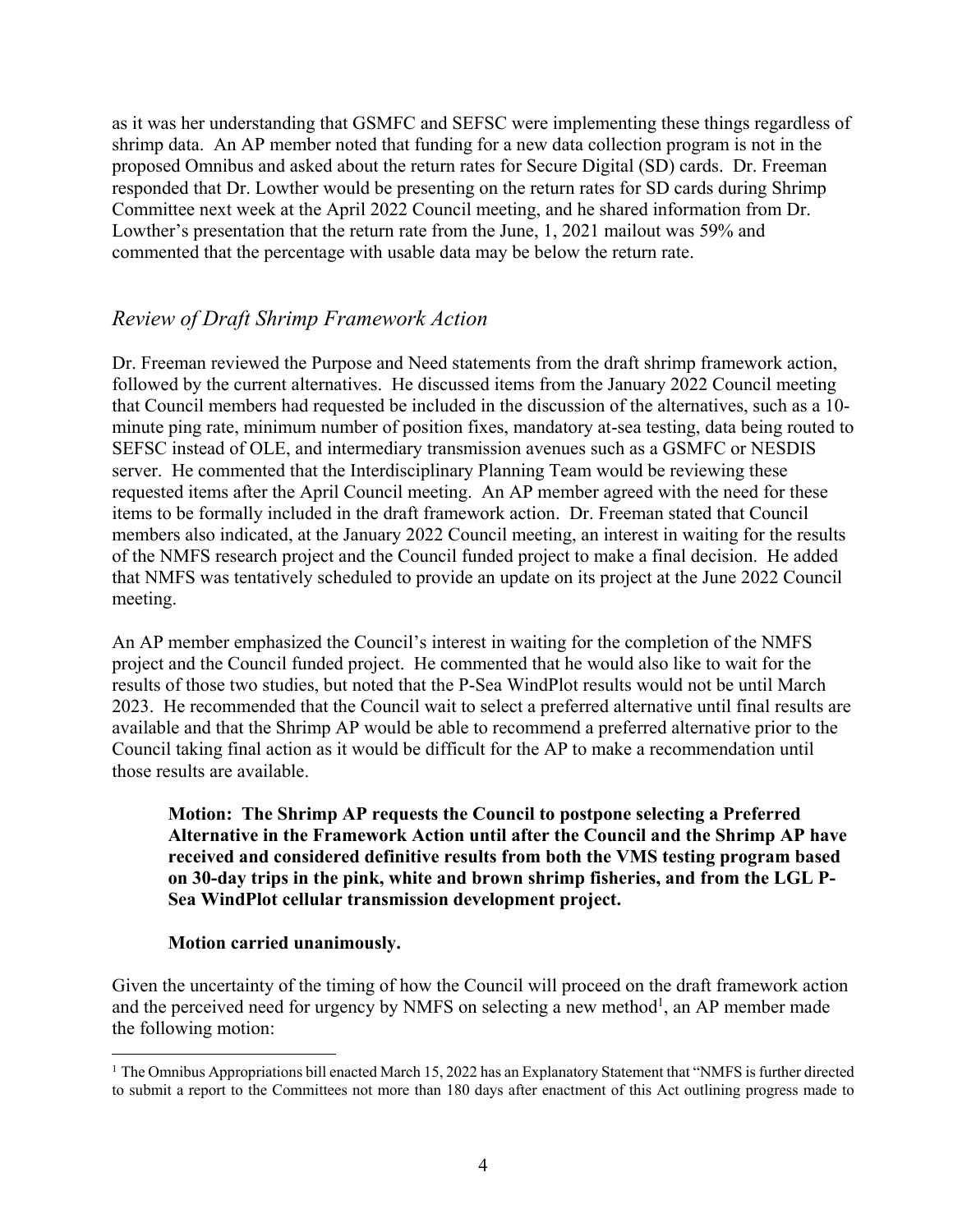**Motion: If the Shrimp AP is unable to review the Framework Action again prior to the Council selecting a Preferred Alternative, then the Shrimp AP recommends, based on current available information, to the Council that it selects as its Preferred Alternative, Framework Action 1, Alternative 3, the purposes of which the AP continues to understand are to provide a clear alternative to the VMS system-based program set forth in Alternative 2 which would transmit data directly to OLE and, instead, to maintain a scientific shrimp fishing effort data collection program by replacing the current cELB system with a new ELB system that automatically transmits data generated through P-Sea WindPlot navigational software via cellular service through a non-OLE server to the Southeast Fisheries Science Center for analysis.** 

### **Motion carried unanimously.**

 $\overline{a}$ 

## *Update on NMFS Shrimp Working Groups*

Dr. Coggins (SEFSC) presented a progress report on the NMFS Shrimp Working Groups, similar to the 2021 report to the Shrimp AP. He reviewed the objectives of the SEAMAP Shrimp Indices Working Group, the key findings, and the Working Group members. Key findings included an overall agreement that the SEAMAP Groundfish Survey is representative of the shrimp fishery, as it reliably tracks changes in stock abundance at the population level. An AP member stated he is unsure if he completely agrees with that statement, as the areas towed for SEAMAP are not necessarily where the shrimp industry would tow. Dr. Coggins next reviewed the objectives of the Shrimp Catch Estimation Working Group, the key findings, recommendations, and the Working Group members. Key findings included a determination of port agent data collection to be duplicative of the mandatory state trip ticket data collection and a determination of trip tickets as the most complete source of landings data. Dr. Coggins then reviewed the objectives of the Shrimp Bycatch Estimation Working Group, the key findings, recommendations, and the Working Group members. Key findings included a determination that the quality of catch data for species like gray triggerfish may be insufficient to generate bycatch estimates, as observers are recording them as 'finfish' rather than by species.

Dr. Coggins reviewed the status of the Shrimp Effort Estimation Working Group. He noted that there is ongoing discussion of how changes to the way in which location and trip data are collected (for instance, VMS versus P-Sea WindPlot) may affect analysis of data. Lastly, Dr. Coggins reviewed the objectives of the Shrimp Life History and Environmental Data Working Group and its progress to-date. Progress included obtaining inshore survey and length composition data from multiple Gulf states.

An AP member questioned the use of a research vessel to estimate bycatch and expectation of that to be representative of the industry. Dr. Siegfried (SEFSC) responded that effort is an integral part

develop and implement the new ELB program." https://docs.house.gov/billsthisweek/20220307/BILLS-117RCP35-JES-DIVISION-B.pdf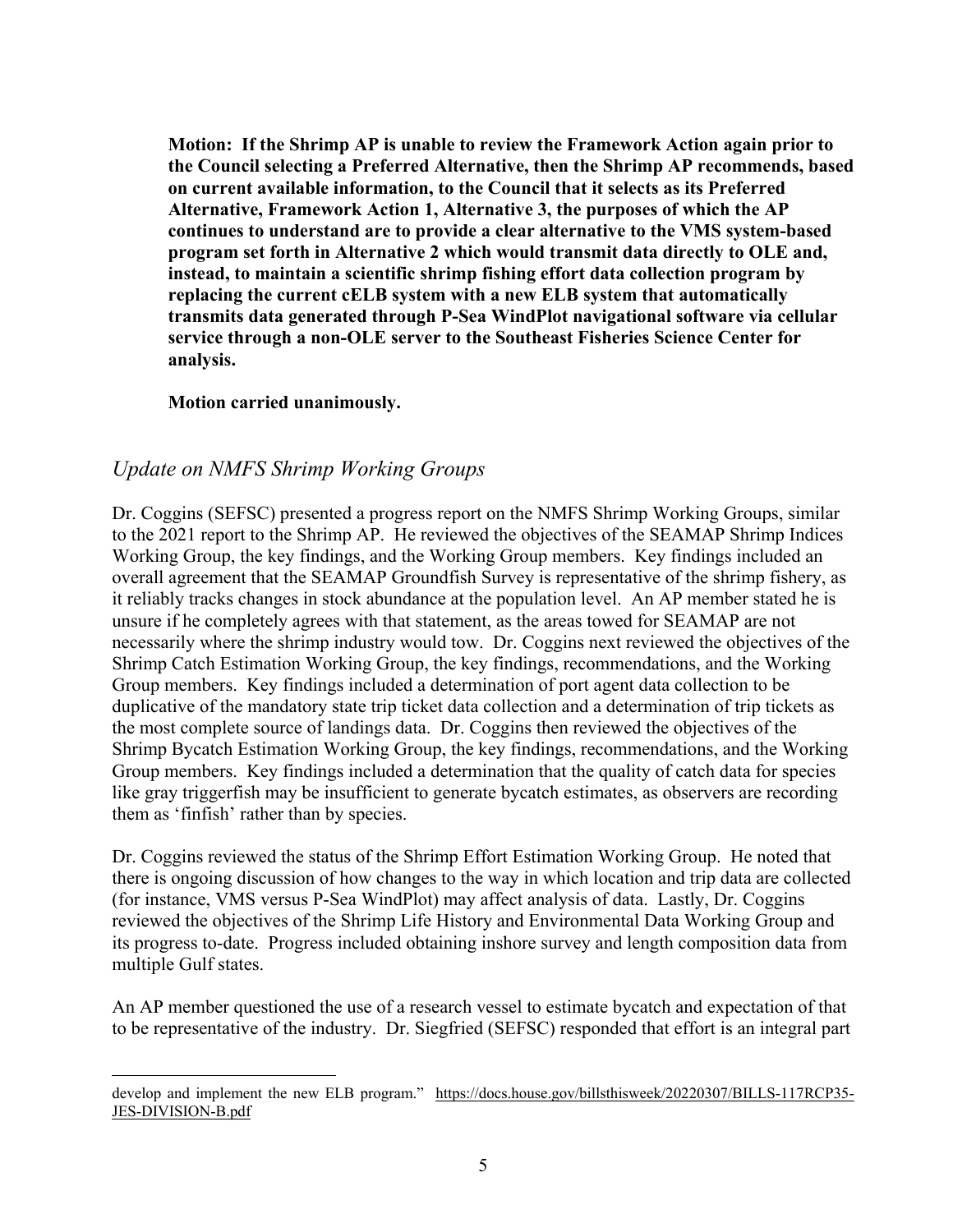of bycatch calculation. She also stated they are aware observer coverage is better in recent years and are examining how to index that back in time for bycatch estimates.

## *An Update on the Development of Brown and White Shrimp Empirical Dynamic Models (EDM)*

Dr. Michelle Masi (SERO) presented on the progress of developing brown and white shrimp empirical dynamic models (EDMs). She provided a timeline of the SEFSC's research since June 2019 into models for shrimp, beginning with a review of age-structured models. She stated that the SEAMAP Working Group from the NMFS Shrimp Working Groups, had determined SEAMAP to be a representative index of penaeid stock abundance. Dr. Masi then noted that penaeids are considered annual crops and that NMFS lacks age-structured data. In addition, data lags in NMFS receiving landings data proves problematic for timely stock status information. Dr. Masi reviewed how Shrimp Amendment 15 used stock synthesis models for developing annual status determination criteria (SDC) for penaeids. She noted that, if F<sub>MSY</sub> is exceed for 2 consecutive years, the Council should act, but due to the data lag, the Council is about 4 years out from taking action. Dr. Masi asked the Shrimp AP to consider if an age-structured model is needed to provide relative SDC.

Dr. Masi noted that EDMs are a more responsive model for short-lived penaeids because the models only require representative index data and because the EDM predictions respond implicitly to ecosystem drivers of shrimp abundance. Lastly, she reviewed next steps for EDMs, including a rigorous peer-review of EDMs when published in the literature and SSC review prior to the SEDAR Research Track in 2023.

An AP member disagreed with the statement that there is no recruitment or environmental signal. Dr. Masi commented that the shrimp stocks have been evaluated historically with a stock-synthesis model, and there is no Gulf-wide recruitment or environmental signal that has been found to be significant in the stock-synthesis model. However, if smaller spatial scales are analyzed, there is potential for correlation with a state-level recruitment or environmental signal.

Dr. Gloeckner (SEFSC) emphasized that states have to enter trip ticket data and then perform a quality control, which leads to the data lags described in the presentation.

An AP member stated that it seemed the model approach would be shifting from fishery-dependent to fishery-independent and then inquired how an EDM could be used for management advice. Dr. Walter responded that this is a presentation on the scientific merits as a predictive tool for an annual species.

Ms. Bosarge asked the AP to respond to the potential for data in statistical zones being pooled, for lack of data. An AP member commented that some of the zones east of Mobile Bay are not shrimped much at all, as much of the habitat is non-fishable area.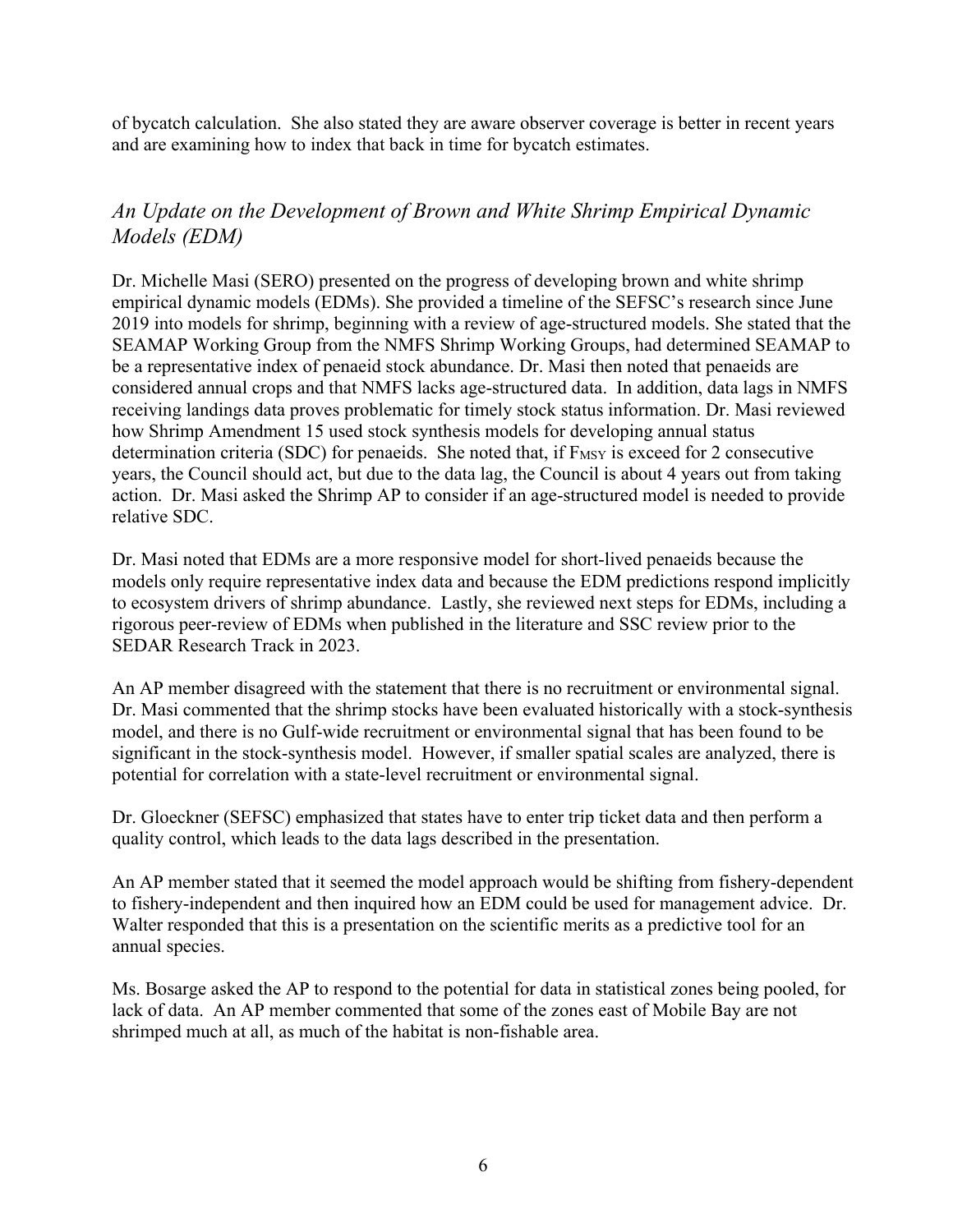The AP inquired about potential involvement of SSC members in development of EDMs<sup>2</sup>. Dr. Freeman stated that the SSC would receive an update on EDMs in fall 2022. Dr. Simmons responded that, if the AP was interested, a motion would be useful for involvement of SSC members prior to that final product which the SSC would formally review in fall 2022.

**Motion: To convey to the SEFSC the support of the formal inclusion of appropriate SSC members, Council staff, and shrimp industry representatives in the development of the shrimp EDMs outside of formal SSC review and prior to the SEDAR research track.** 

**Motion carried unanimously.** 

# *An Update on Gulf of Mexico Atlantis Ecosystem Model Development, And the Intention to Use the Peer-Reviewed Model for Shrimp Simulations and Strategic Management Advice*

Dr. Masi first presented broadly on the differences and similarities across ecosystem models and their use in management. She explained why the Atlantis ecosystem model is well-suited for the Gulf of Mexico: well represents the Mississippi River, including water quality; well represents loop current, including the effect on larval dispersal; includes explicit biogenic habitat effects. She noted that the Gulf of Mexico Atlantis project is in Year 1 of a 3-year project. To-date, two internal review workshops have been completed, with two more to be held. Expert input has been used to direct model updates and improvements. In 2022, the project will undergo rigorous peerreview and include any necessary model improvements following the review. In 2023, the model will be run for Gulf penaeid shrimp simulations and to evaluate long-term biological, economic, and ecosystem-level tradeoffs.

Dr. Freeman inquired when the Shrimp AP may be updated next and if the annual March meeting for the Shrimp AP would be feasible for updates. Dr. Masi stated that she could come annually and provide updates. Dr. Walter provided information on how the Atlantis model may be used; he commented that strategic decisions could be made for ecosystem-based management. He noted how Gulf shrimp is managed, incorporating interactions with red snapper and with sea turtles. An AP member responded that he could see the model being used to evaluate the impacts of the Mississippi River Diversion Project.

# *2020 Gulf Shrimp Fishery Effort and Landings*

 $\overline{a}$ 

Dr. Walter provided an initial overview that the 2020 Gulf shrimp effort and landings estimates are not yet available, but they will be provided as the BiOp requires them to be produced annually. He reviewed the challenges to producing these estimates, including declining chip return rates which may mean effort will be less representative of the fleet. He explained technical issues with the

<sup>&</sup>lt;sup>2</sup> This discussion and subsequent motion occurred during Other Business, but was included here for continuity with the relevant Agenda Item.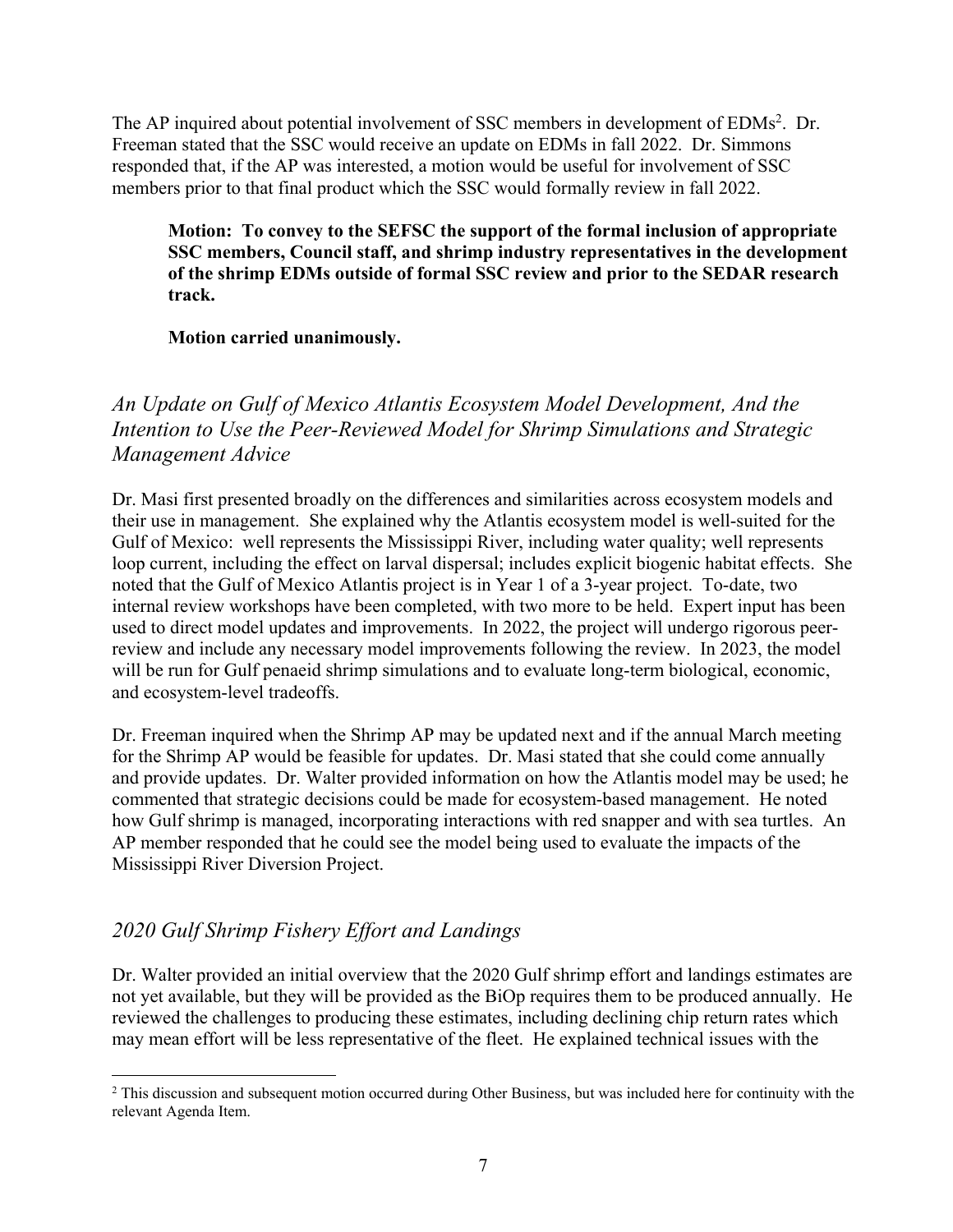existing code and reviewed data issues, which involves trip ticket data differing from port sampling data as they do not have depth data. He noted that the lack of depth zones and sparse area data from trip tickets affect effort and landings estimates. Given that NMFS must produce annual estimates of effort to meet BiOp requirements, the proposed solution includes an improved system of effort data collection and more efficient, robust, and automated code.

An AP member noted that the annual shrimp effort and landings estimates are used for multiple purposes, including the red snapper threshold and for spatial analyses such as with potential Aquaculture Opportunity Areas (AOAs).

## *2020 Royal Red Index*

Dr. Coggins presented the royal red shrimp landings relative to the annual catch limit (ACL), with confidential data excluded and then with confidential data as a mean. He noted that the landings time series should not be interpreted as an index of abundance; he stated that other things could be influencing increases and decreases in landings.

# *Update on Number of Active Gulf Shrimp Permits, Economic Estimates, and Royal Red Landings*

Dr. Travis stated that Gulf royal red shrimp landings at Atlantic ports have been less than 3,400 pounds in total from 2015-2017, with none from 2018-2019. He reviewed the nominal ex-vessel price, for both heads-on and heads-off, for 2015-2019 for Gulf landed royal red shrimp; he could only provide prices for 2015 and 2017 as the other three years had confidential data. Next, Dr. Travis reviewed imports from Argentina and stated that imports had tripled from 2015-2020; however, species are not identified in data. He stated that the vast majority are warm-water shrimp, which may compete with Gulf royal red. Beginning in July 2021, NMFS can now determine wild from farmed product. For July-December 2021, about 23.3% of the total pounds were farmed product. Farmed product would not be red shrimp and would not directly compete with Gulf royal red.

Dr. Freeman inquired if the imports were going to grocery stores or restaurants. Two AP members responded that restaurants seemed to be using red shrimp imports. An AP member asked which ports the imports may be coming into. Dr. Travis replied that he could look into that, but he would guess into Miami. An AP member noted that Argentina shrimp is a cold-water shrimp, so it wouldn't align with comparing them with Gulf royal red shrimp, which are warm-water shrimp. Dr. Travis commented that the AP member's comment was inconsistent with what he had been told, so he would have to explore it more.

Dr. Travis next reviewed the number of valid permits and the number of active permits for 2015- 2019. He stated that both groups of permits have shown a slight decline over that timeframe<sup>3</sup>.

<sup>&</sup>lt;u>.</u> <sup>3</sup> Number of valid permits from 2015-2019 are as follows:  $1,471$ ;  $1,454$ ,  $1,442$ ;  $1,426$ ;  $1,418$ . Number of active permits from 2015-2019 are as follows: 1,060; 1,054; 1,073; 1,053; 1,008.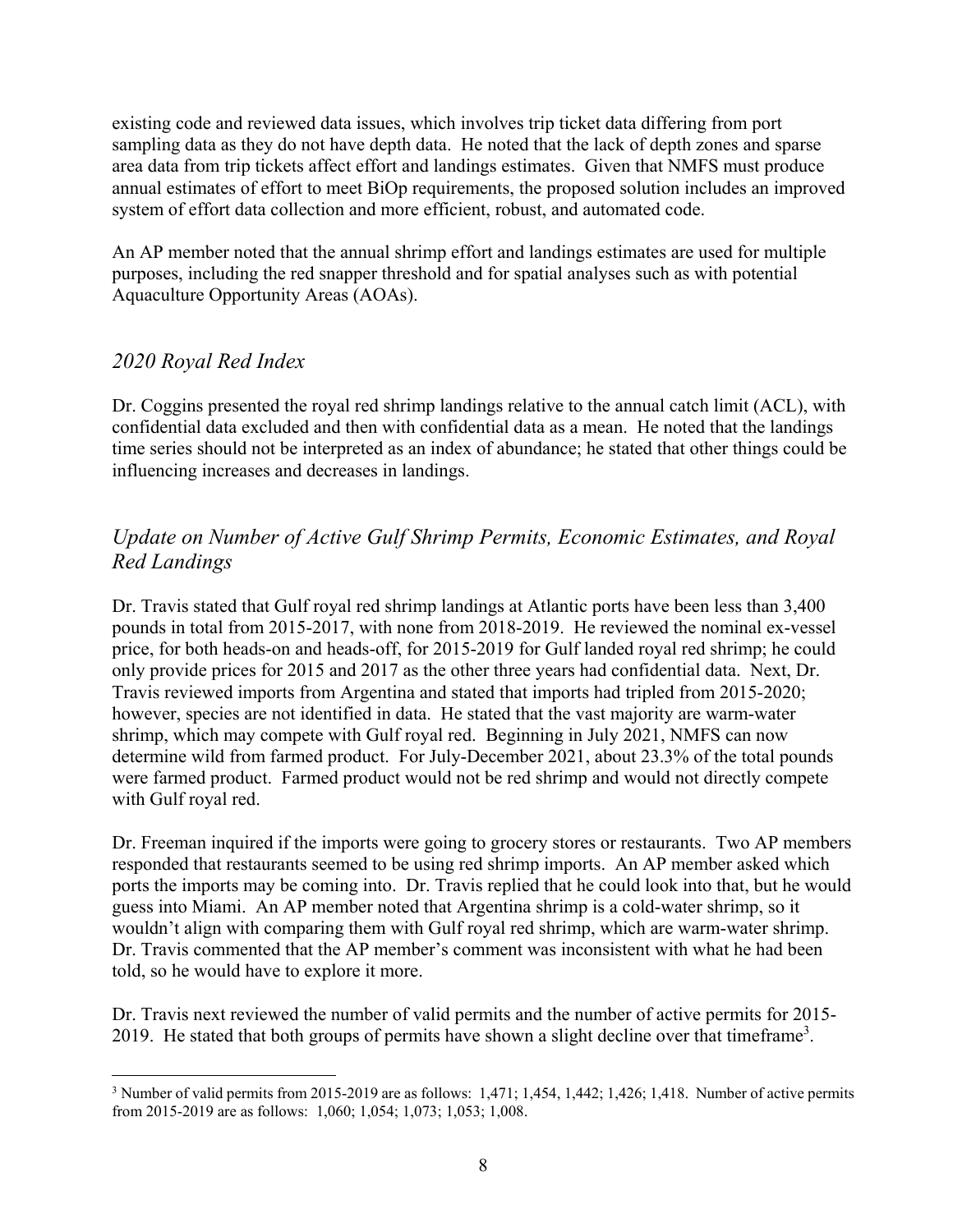However, the number of active permits may be an underestimate, since data from the historical Gulf shrimp landings dataset were used, and not data from the annual landings form. Dr. Travis commented that the 2015-2019 estimates are based on SERO's current, official approach for counting valid permits in a year, where a permit is counted if valid for at least one day even if later terminated in that same year, as they could have legally fished under the permit. Dr. Travis asked the AP's view on what is needed for amendments and other purposes going forward. Dr. Freeman asked for clarification if this would come into play for development of Chapters 3 and 4 for the current draft shrimp framework action, and Dr. Travis responded in the affirmative. An AP member stated that he was comfortable with the approach Dr. Travis had presented.

Dr. Travis discussed the economic performance of the Gulf shrimp fishery from 2014-2019, with the note that this information would be incorporated into the current draft shrimp framework action. He noted that the 2015-2019 average may be more indicative of baseline data, as performance declined after 2014. He commented that, in 2014, shrimp price and fuel price were both high and had decreased following 2014. Dr. Travis stated that 2014 appears to be an outlier for the Gulf shrimp industry. Ms. Bosarge shared that, in 2014, oil prices were quite high but then tanked about halfway through the year.

An AP member asked where the numbers came from. Dr. Travis replied that the survey, The Annual Economic Survey of Federal Gulf Shrimp Permit Holders, is mailed out to Gulf commercial shrimpers, and that the number of observations is at the top of the draft economic results listed as Background Information.

## *Biological Review of the Texas Closure*

Dr. Coggins presented an overview of the Texas closure. He noted that the Original Shrimp Fishery Management Plan was implemented in 1981 with one of the goals being to increase the yield and value of brown shrimp harvested from offshore Texas waters. He also noted that, historically, the closure has been from mid-May to mid-July; since 1990, the near-shore (less than 4 fathoms) area has also been closed in conjunction with the Texas closure.

Since the 1980s, there has been an overall decline in July for offshore Texas brown shrimp landings, which corresponds to the Texas Closure. Since the mid-1990s, August landings have been fairly stable, with the exception of 2019. For May-August 2021, offshore Texas brown shrimp catches are lowest in May and June, with the highest catches in August. The highest amounts of August catch are in the 41-50 and 51-67 counts, which suggests that the Texas Closure is successful in allowing for shrimp to grow to larger sizes. Dr. Coggins next reviewed the annual percentage of Texas total shrimp landings from 1981-2021 by region (upper, middle, and lower). As a relative ranking, the upper region had the highest annual percentage in 2021, followed by the lower region and then by the middle region. Compared with the previous year, this was a slight proportional increase for the upper and lower regions, and a slight proportional decrease for the middle region. Offshore Texas white shrimp catch for both July and August 2021 was highest in the 15-20 count.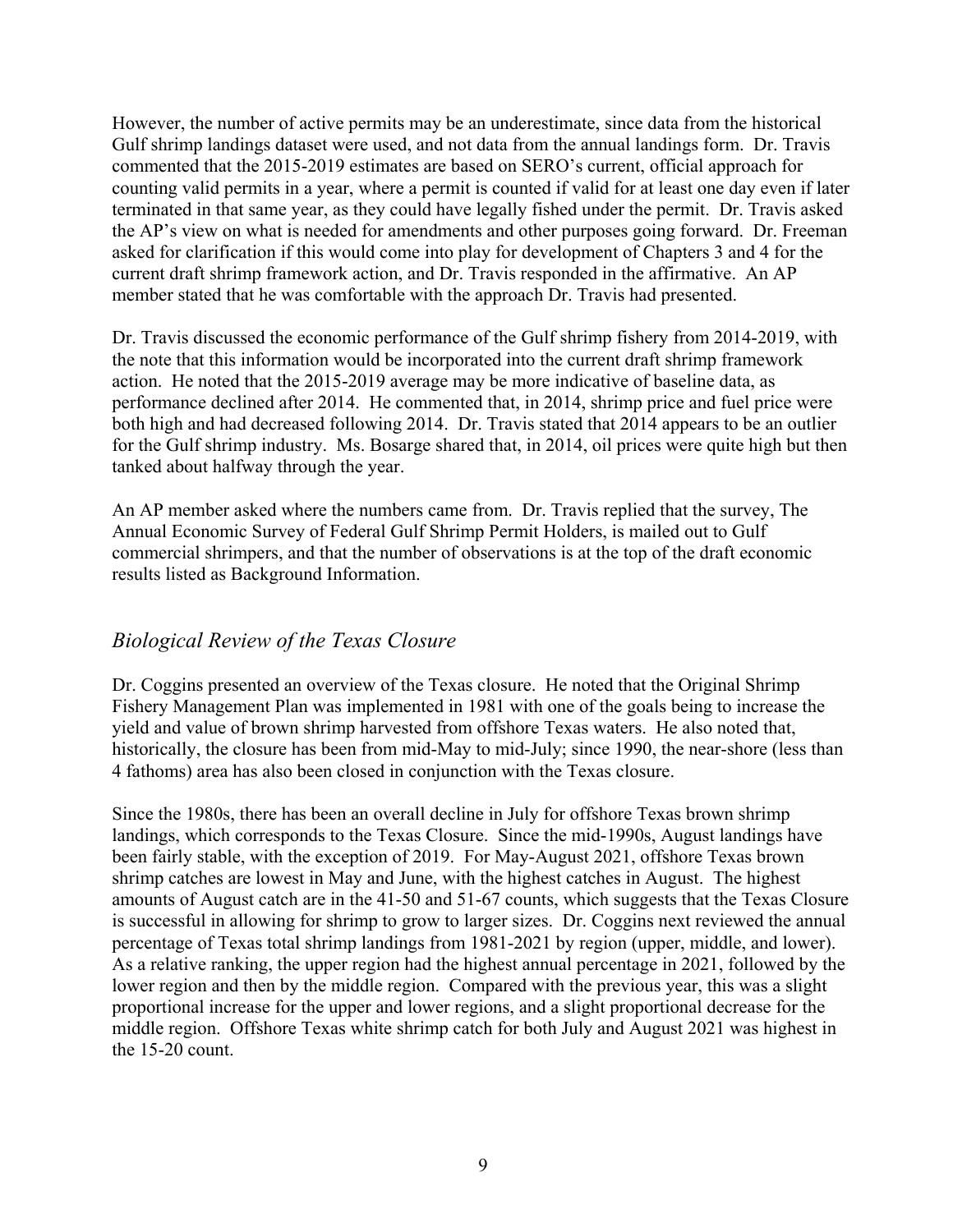To summarize, Dr. Coggins stated that both the offshore Texas brown shrimp catch and the inshore Texas brown shrimp catch for May-August are below the historical average. White shrimp catch off Texas in 2021 was also below average for both July and August, compared with previous years (1980-2020).

Dr. Coggins noted that the western Gulf of Mexico brown shrimp production forecast has been discontinued. Historically, the NOAA Fisheries Galveston Lab forecasted brown shrimp production in the western Gulf of Mexico (July-June). This is, in part, because sampling for the Galveston Bay Bait Index was disrupted by coronavirus.

### **Motion: To request NMFS to continue with the Texas Federal Closure in the coming year in conjunction with the state of Texas Closure in 2022.**

## **Motion carried unanimously.**

## *Update on Sea Turtle Take and TED Compliance*

Ms. Lee provided an update on observed take of sea turtles in the Gulf shrimp industry. For the 2020-2021 timeframe, Ms. Lee reported that 43 sea turtles (loggerhead, Kemp's ridley, and green) were observed caught in otter trawls. Ms. Bosarge inquired if 2025 would be when the next BiOp would come out. Ms. Lee responded that 2026 is when the next take estimate would come out. Another AP member inquired about sea turtle nest numbers in Mexico. Ms. Lee said that 2021 numbers (17,671 nests) were slightly lower than in 2020 (18,068 nests).

Ms. Lee then shared information from the Office of Law Enforcement regarding TED compliance. For 2021, there were 106 TED incidents. 65 of those were closed with no violations documented. Of the remaining 41 incidents, 20 vessel operators were able to fix the issue on the spot.

# *Update on Publication of Gulf of Mexico Aquaculture Opportunity Areas' Notice of Intent*

Dr. Freeman reviewed an update on the publication of the Gulf AOAs Notice of Intent (NOI). The NOI is anticipated to be published in late spring or summer of 2022 and will start the public scoping process for development of the programmatic environmental impact statement (EIS), which seeks to identify at least one AOA. Multiple opportunities for stakeholders to provide comment exist. Initially, that will be through written comment and virtual public scoping meetings. Once a draft programmatic EIS is developed and made available to the public, additional public comments will be solicited. Dr. Freeman noted that the AOA Atlas for the U.S. Gulf of Mexico has not identified the AOAs, but rather the results of the Atlas are potential options that may be considered in the programmatic EIS for siting AOAs. He added that Andrew Richard, Southeast Regional Aquaculture Coordinator, was available on the webinar for any questions from AP members.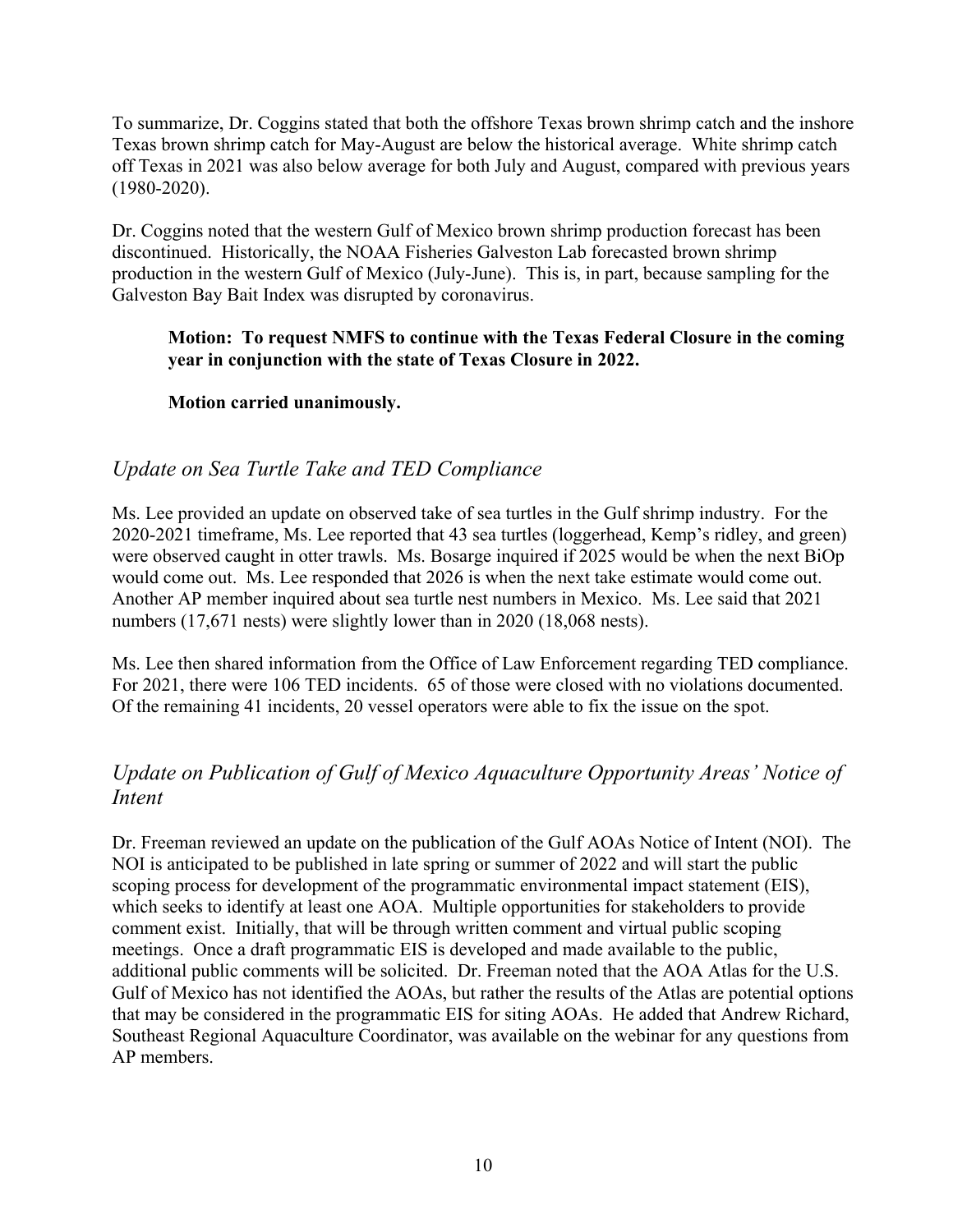## *Public Comment*

No members of the public provided comment.

### *Other Business*

### Southern Shrimp Alliance Scholarship

Ms. Bosarge shared that the Southern Shrimp Alliance (SSA) has developed a scholarship program for students with ties to the Gulf and South Atlantic shrimp industry for college, and scholarships are \$1,000 individually.

### Offshore Wind (BOEM)

Dr. Walter next discussed two of the requests from the Council to NMFS on inclusion of spatial analyses and economic data from the Gulf shrimp industry for consideration of offshore wind energy sites. He stated that NMFS is working with BOEM to prepare a similar process as was done with AOAs. He shared a website link for Fishing Footprints with an interactive map for the coast of New England and Mid-Atlantic which shows fishing revenue for 1996-2015.

An AP member inquired how many turbines might be expected in the Gulf. Another AP member replied, from the December 2021 Shrimp AP Meeting summary, that about 1,740 turbines would be needed across the Atlantic, Gulf, and Pacific.

An AP member shared that the SSA has provided written comments to BOEM on this topic numerous times.

### NOAA TEDs

An AP member shared two websites for industry engagement meetings related to developing reduced bar spacing in TEDs, with the purpose of reducing juvenile sea turtle bycatch. She also provided fact sheets to those attending the meeting in-person.

The meeting was adjourned at 5:23 pm eastern time on March 29, 2022.

## *Meeting Participants*

### **Members Present:**

Corky Perret, Chair Steve Bosarge, Vice-Chair Thu Bui Glenn Delaney Gary Graham

Andrea Hance Harris Lasseigne Franklin Parker Laura Picariello John Williams